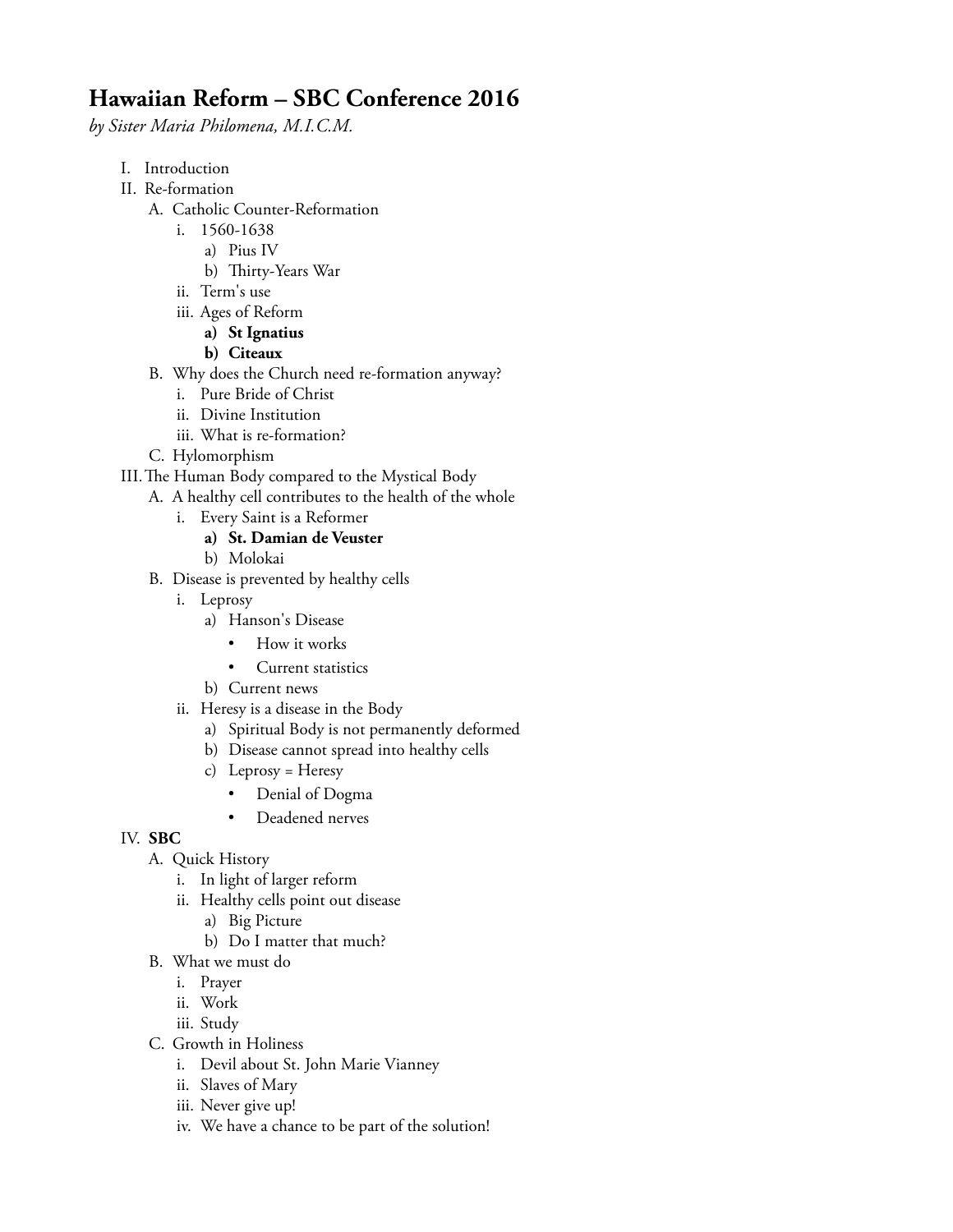When Brother Andre frst revealed this year's conference theme, I was very interested. And, when I was assigned to give a talk, I fgured it wouldn't be too hard to pick a topic. For many years the sixteenth century was my favorite century, and I've read a lot about it. Some of my favorite authors head the list: William Tomas Walsh (with *Isabella of Spain*, *Philip the II*, and *St. Teresa of Avila*), William Cabbot's *History of the Reformation in England*, Hilaire Belloc's *Characters of the Reformation*, and Monsignor Robert Hugh Benson – with *The King's Achievement, By What Authority,* and *Come Rack! Come Rope!* I hope those are familiar names to you, too.

The saints of this time given to us by the Church for our example and edification are familiar and numerous. The Jesuits stand out: St. Ignatius of Loyola, St. Francis Xavier, St. Edmund Campion and the many martyred English and French Jesuits (including the 8 North American Martyrs), St. Francis Borgia, St. Peter Canisius, St. Robert Bellermine . . . followed by St. Vincent de Paul, St. Louis de Merillac, St. Francis de Sales, St. Jane Francis de Chantal, St. Teresa of Avila, St. John of the Cross, St. John of Avila, St. Peter of Alcantara, St. Charles Borremeo, St. Pius V, the English martyrs (including St. Thomas More, St. John Fisher, St. Margaret Clitherow and St. Oliver Mary Plunkett), St. Philip Neri, St. Laurence of Brindisi, St. John of God, St. Peter Claver . . . If you feel like that is a lot of names, well, it is! And, the list goes on and on. There is so much to learn about the time period Brother chose. And as I thought of this partial list, I was reminded of something Gary Potter said to me when I asked, years ago at another conference, "How do you decide what you are going to say?" His reply was "It is not so much a matter of choosing what to say, but of deciding what to cut out."

An hour in those chairs may feel like a long time, but it is very little time when we are given such a big topic.

As I saw the other talk titles come in, I realized that my penchant for doing research and giving defnitions and background information could come in handy. I'd like to give you the big picture and provide some terms, images, and examples to provide a platform from which to view all the other talks, those you've already heard and those that come after me. Also, the speakers here don't just talk for the sake of hearing themselves on the recordings. I think I am safe in speaking for all of us when I say that we want this Conference to make a diference for you in your life.

These conferences are always intellectually stimulating; but, if all you take away is a memory of the nice mental glow, then we're just providing intellectual recreation (which is a good – but we'd like to do more).

I'd like to see hands now.

How many of you heard my talk from last year's conference?[1](#page-1-0) How many of you remember what it was about? Now, during that talk, I asked you to make a resolution. How many of you found that a help and actually implemented some change in your life (no matter how small)?

Well, I hope I can do better this year. Let's ask Our Lady to help us be inspired to make *and keep* a resolution today.

## **Hail Mary**

<span id="page-1-0"></span><sup>1</sup> The Consolation of Dying as a Slave. <http://store.catholicism.org/browse-by-speaker/sister-maria-philomena-m-i-c $m/$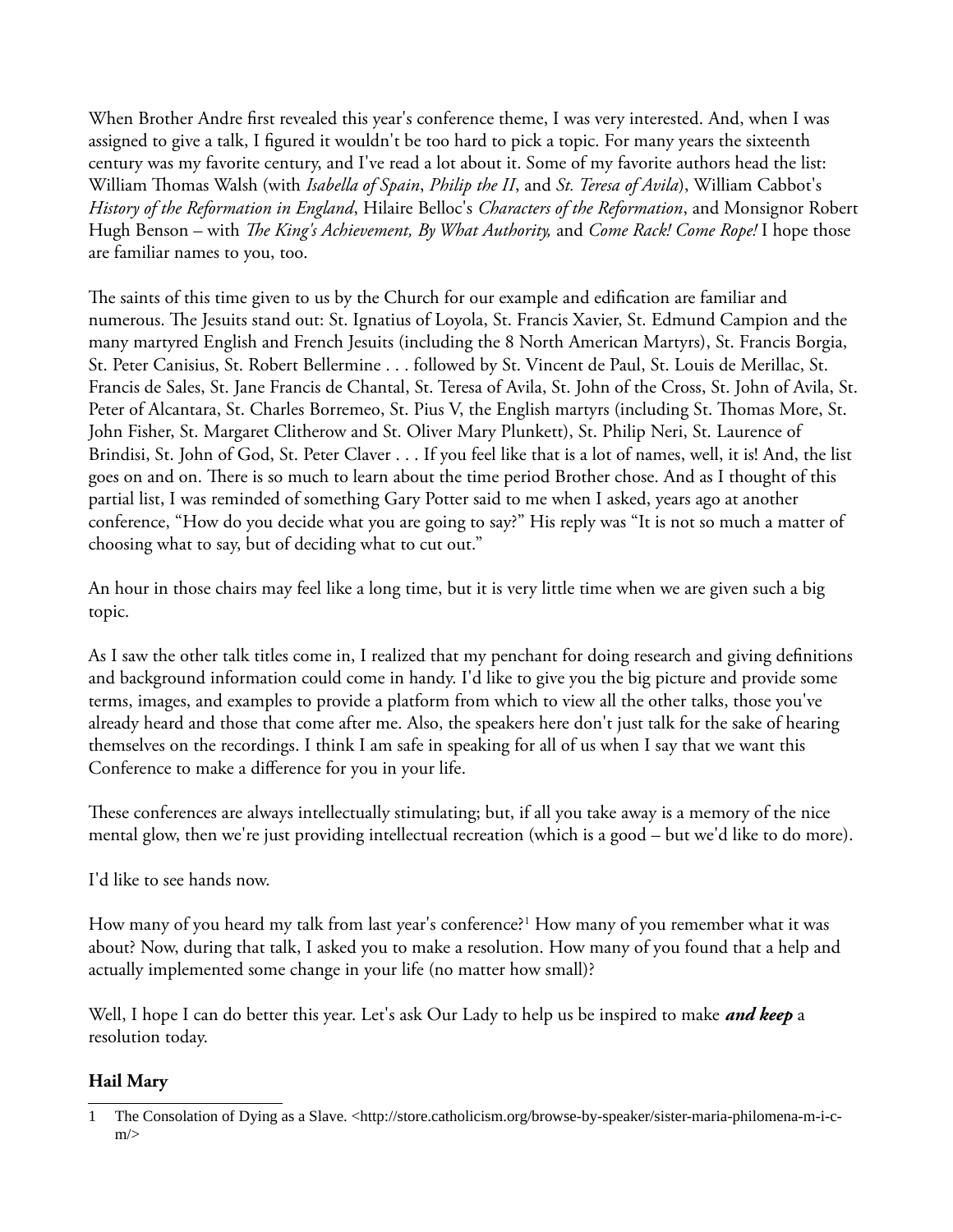"Keeping the Catholic Counter-Reformation Going"

That is the theme of this Conference. What is the Catholic Counter-Reformation? Reformation . . . Reformation . . . What is re-formation?

I use the old Catholic Encyclopedia a lot for my classes, but – and while this may sound conceited -- I am often very irritated by it! However, the article on the Catholic Counter-Reformation<sup>[2](#page-2-0)</sup> is really good and very helpful. There are a number of points that the article makes which I would like to share with you.

First of all, the author of the article (a Jesuit<sup>[3](#page-2-1)</sup> and the son<sup>[4](#page-2-2)</sup> of a convert from Anglicanism) points out that the term "Catholic Counter-Reformation" was used by Protestants historians – and was only adopted into Catholic terminology at the turn of the twentieth century (late 1800's/early 1900's). And, since the term comes from the Protestants, it can give the false impression that the Protestants started the Reformation and then the Catholics responded. If you just look at the dates of the Catholic Counter-Reformation (1560-1638), you might think that the Protestants are right, but it is not an accurate picture.

The Church is constantly reforming herself – and, in the sixteenth century (1500's), she needed it  $\dots$  You have all heard about the scandalous "Renaissance Popes" of the late 1400's/early 1500's (Alexander VI was the most notorious). There were reforms in the 1400's – think St. Joan of Arc, St. Vincent Ferrer, St. Francis of Paola, St. Bernadine of Siena, . . . John Hus' heresy<sup>[5](#page-2-3)</sup> was being dealt with . . . Savonerola<sup>[6](#page-2-4)</sup> tried to address the rising problems of the time with a theocracy . . . Think of the Councils of Florence and Lateran V  $\ldots$  The Catholic reform of the Church pre-dated the work of the Protestants – and, in fact, the Protestants started off as Catholic reformers! It is a Catholic reform. Martin Luther was himself a Catholic friar – an Augustinian Canon.

So, the reform starts here (board – line curve -), progress is hindered here by the Protestants (who have pointed out abuses until they think that the abuse of a thing makes the thing itself an abuse – and then set themselves up as the standard of orthodoxy – they created their own religions, not the best idea in the world) but the Catholic reform grows as more and more Catholics and even nations become zealous.

The Catholic Encyclopedia points out that 'When there is intense zeal on the part of many for making reforms, then [you have a] "period" of reform. [T]his "period" ceases when such zeal becomes rare, or only mediocre in intensity, even though it does really continue here and there in some individuals or classes.' So, a period of reform in history is labeled by the intense zeal on the part of many. Here, on the board is the "intense zeal on the part of many" – popular enthusiasm for the reform – which, for some was fueled in a reaction to the Protestants – but it had started way over here – it is starts, it is building . . . For many, the reform had nothing to do with Protestantism and was simply a manifestation of the Church's enduring,

<span id="page-2-0"></span><sup>2</sup> Pollen, John Hungerford. "The Counter-Reformation." The Catholic Encyclopedia. Vol. 4. New York: Robert Appleton Company, 1908. 29 Sept. 2016 <http://www.newadvent.org/cathen/04437a.htm>.

<span id="page-2-1"></span><sup>3</sup> "John Hungerford Pollen (Jesuit)." *Wikipedia*. Wikimedia Foundation, 14 Apr. 2016. Web. 29 Sept. 2016. <https://en.wikipedia.org/wiki/John\_Hungerford\_Pollen\_(Jesuit)>

<span id="page-2-2"></span><sup>4</sup> "John Hungerford Pollen (senior)." *Wikipedia*. Wikimedia Foundation, 20 July 2016. Web. 29 Sept. 2016. <https://en.wikipedia.org/wiki/John\_Hungerford\_Pollen\_(senior)>

<span id="page-2-3"></span><sup>5</sup> Wilhelm, Joseph. "Hussites." The Catholic Encyclopedia. Vol. 7. New York: Robert Appleton Company, 1910. 29 Sept. 2016 <http://www.newadvent.org/cathen/07585a.htm>.

<span id="page-2-4"></span><sup>6</sup> Kirsch, Johann Peter. "Girolamo Savonarola." The Catholic Encyclopedia. Vol. 13. New York: Robert Appleton Company, 1912. 29 Sept. 2016 <http://www.newadvent.org/cathen/13490a.htm>.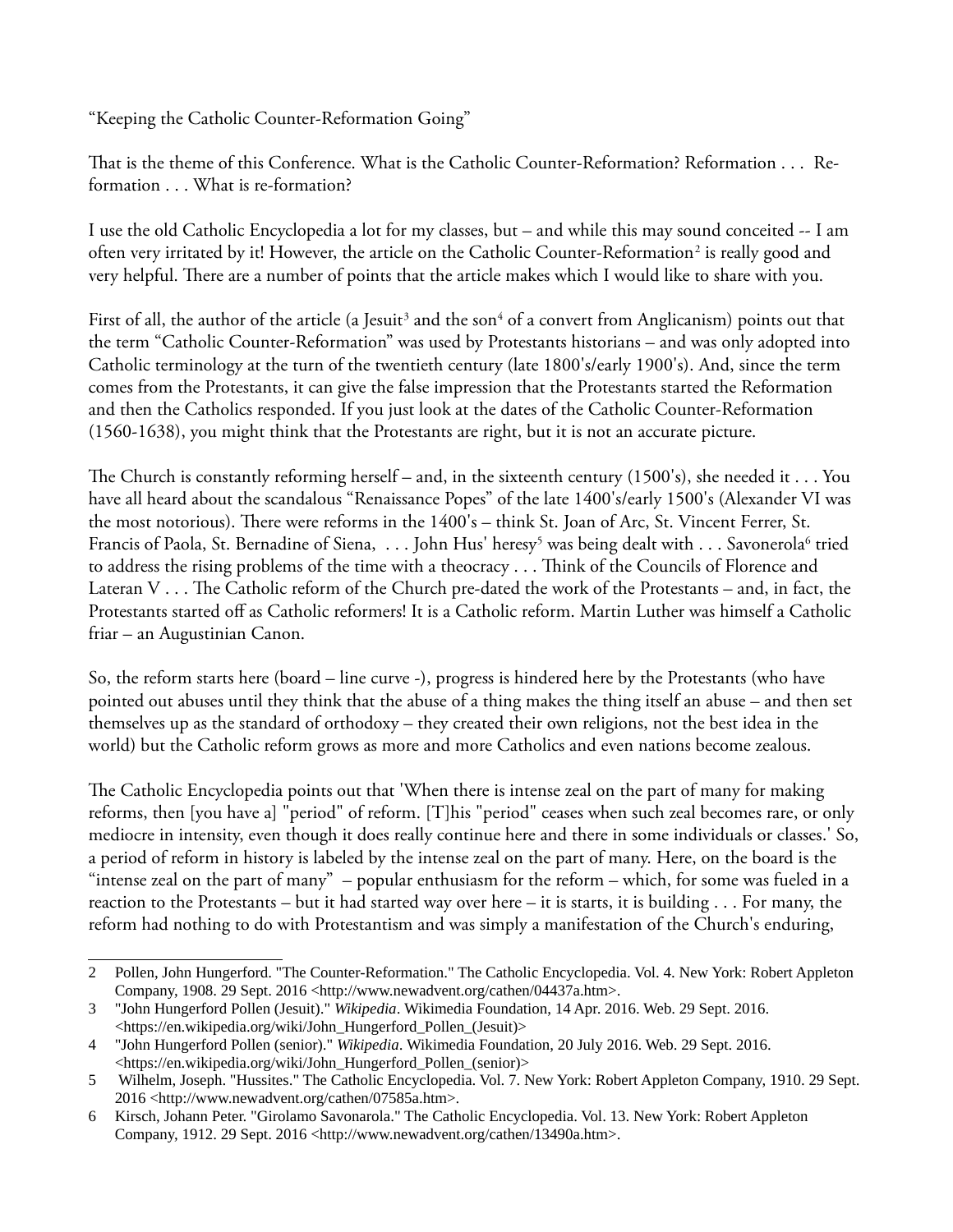inherent vitality. And, then, as the intense zeal on the part of many grows and crests, and then dwindles, here (between two straight lines) we mark the end of the reform. So you have narrow period of reform, even though it started over here and continues afterward. (Continuing reforms may then merge with other movements or other historical periods.)

The great zeal for souls preceding and during this era found outlet in the missions. There is tremendous missionary activity at this time that has absolutely nothing to do with the Protestants. [Although, in God's Providence, the loss of the Protestants in Europe was balanced by all the newly baptized souls. Just in the New World alone, thanks to Our Lady of Guadalupe and the work of the Jesuits and Franciscans and Carmelites and Dominicans, you have 9 million souls brought into the Church to compensate for what will be the loss of the 9 million souls in Europe thanks to the Protestant Revolt. Then you have all the millions of souls converted in the east (St. Francis Xavier and others.)]

So, the Catholic Reformation is not just a reaction to Protestantism. It had its own life and its own continuation -- independent of whatever the Protestants were doing.

The Protestant Reformation was a deformation (it de-formed things instead of re-forming them). You cannot have the continuation of an abuse and its correction in the same movement (married clergy, subservience of Church to State, to say nothing of doctrinal error). Things that they had protested became part of their movement – so it wasn't a re-formation, it was a deformation.

Another valuable point to borrow from that Catholic Encyclopedia article is that: Historical time periods are never sharply cut off from what come before and after. In the sense that the Church continued to fight the Protestant heresies, you could say that the era never ended. So, continuing the Catholic Counter-Reformation – there are some things about this era that can't stop, even though that particular time of zeal has ended. So we have to fgure out what to use for our time, and you will hear each of the speakers address this in his own way.

So, the Church's reform is constantly going on and was not dependent in this era upon the Protestants for its impetus (its beginning) or its method.

The years the article gives for the Catholic Counter-Reformation are basically from the end of the reign of Pius IV (and he thought his pontifcate was the worst ever because, as he was dying, he saw only problems – things always look darkest before the dawn) up until the end of the Tirty-Years War. But, in Germany the movement ended earlier – in other countries it lasted longer – this is just an average. The article goes into more detail, country by country, but this is sufficient for our use.

Now, when we talk about ages of reform, and we look at how they start, and we see this curve, another point from the article is that people don't often start by looking at the big picture and saying, "We need a reform. I'm going to start a great big reform movement."

The guiding lights of the Catholic Counter-Reformation, the big stars of the Catholic Counter-Reformation, tend to be the Jesuits. But, the Jesuits didn't start off  $\dots$  – St. Ignatius didn't look around and say, "I'm going to start a reform." He wasn't even reacting to the Protestants. He is injured in the battle of Pamplona, he has his personal conversion, he wishes to follow Christ as his Captain and imitate Him as perfectly as possible. So, in order to that, he needs to educate himself so that he can become a priest. He wants to gather a few companions . . . and his plan is to go to the Holy Land and imitate Our Lord's life as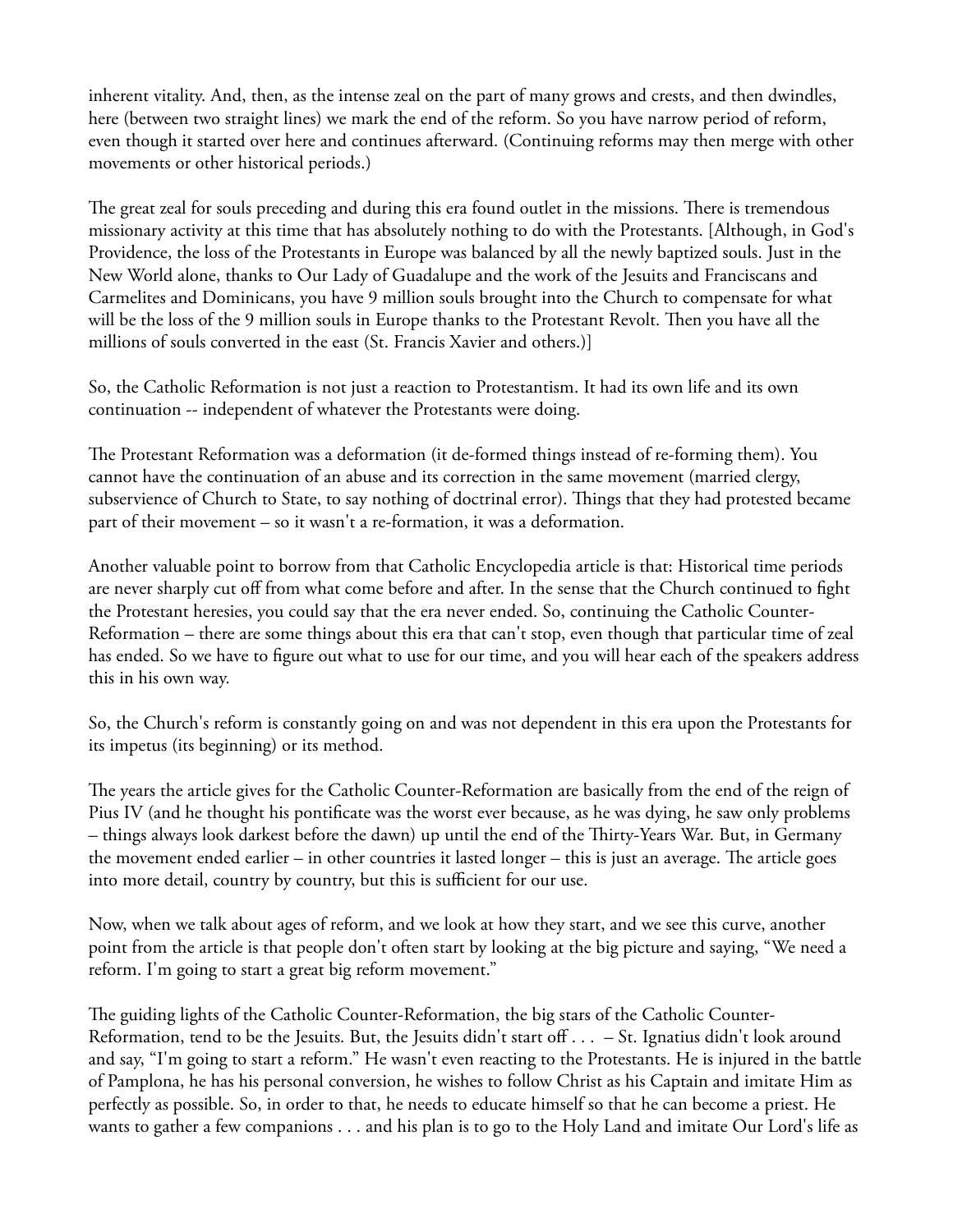perfectly as possible. It is a humble, sincere desire for holiness and personal formation. That's all! That was his intent. And he spent twelve years educating himself (he actually went back to school with the little boys) and gathering a few disciples, and they started for the Holy Land. They got at far as Venice – and because of the war with the Turks, they were stuck in Venice for three months and then had to return to Rome.

Tat was God's Providence – because now this band of highly trained men placed themselves at the service of the Pope. As his personal emissaries, they are sent all over the world, as legates and ambassadors, as missionaries and teachers – in all different capacities. They end up, from that tiny seed – of just personal holiness and the imitation of Our Lord for the salvation of souls – to being used very diferently as part of a much larger movement.

If we go back a few hundred years, we could take another reform movement and see how that also started very small and without much hope of success.

In the 900's, there had been a reform movement among the Benedictines with the establishment of the Abbey of Cluny<sup>[7](#page-4-0)</sup> and her daughter houses. That Cluniac reform was a means of reform, espeically of the Papacy, in some very dark days. Cluny, as it draws near the height of its infuence, producing all kinds wonderful efects, becomes prosperous, and, not surprisingly, religious life sufers. . . . becomes rather scandalously lax. In 109[8](#page-4-1), one of the abbots of a Cluniac monastery, St. Robert of Molesme<sup>8</sup>, after trying without efect to reform his monastery, gathers six of his religious who share his concerns, and they go and get permission (from the Archbishop/Papal Legate) to start a new monastery that would follow the Rule of St. Benedict literally. With a total of 21 monks, the new foundation became the Abbey of Citeaux<sup>[9](#page-4-2)</sup>. Well, after only one year, St. Robert got called back (by the Pope) to his original abbey Molesme. He's now out of the picture – and Citeaux had to elect another Abbot – St. Alberic. He got permission for their special white habit, for the Cistercians to be directly under the Pope (no more losing abbots to other monasteries!), the reform takes a few steps forward . . . but they haven't gotten vocations, and some monks have died, so their numbers are dwindling, and then St. Alberic dies in 1109. So then the monks elect another of the founding members, St. Stephen Harding<sup>[10](#page-4-3)</sup> (originally from England). He's now the abbot - -and he's very defnite that "we're going to follow the Benedictine Rule very strictly" – and he alienates their benefactor . . . and the monks are reduced to begging. They have no sustenance; they're dying out;- it looks like this whole reform movement is going nowhere. These men are canonized saints – they were obviously becoming holy in the process; but, as far as a movement, it doesn't look very hopeful. Dead on the vine in less than ffteen years.

Then, in God's Providence, we get: St. Bernard of Clairvaux.<sup>[11](#page-4-4)</sup> St. Bernard enters Citeaux – and in his train he brings thirty noblemen, including his own brothers and cousins, eventually his own father – and within another decade, the Cistercians are founding houses all over the place and suddenly the reform of Citeaux takes of. It will have a golden age of a couple hundred years, its own decline, and then it will be revived by

<span id="page-4-0"></span><sup>7</sup> Alston, George Cyprian. "Congregation of Cluny." The Catholic Encyclopedia. Vol. 4. New York: Robert Appleton Company, 1908. 29 Sept. 2016 <http://www.newadvent.org/cathen/04073a.htm>.

<span id="page-4-1"></span><sup>8</sup> Gildas, Marie. "St. Robert of Molesme." The Catholic Encyclopedia. Vol. 13. New York: Robert Appleton Company, 1912. 29 Sept. 2016 <http://www.newadvent.org/cathen/13097d.htm>.

<span id="page-4-2"></span><sup>9</sup> Gildas, Marie. "Abbey of Cîteaux." The Catholic Encyclopedia. Vol. 3. New York: Robert Appleton Company, 1908. 29 Sept. 2016 <http://www.newadvent.org/cathen/03792a.htm>.

<span id="page-4-3"></span><sup>10</sup> Huddleston, Gilbert. "St. Stephen Harding." The Catholic Encyclopedia. Vol. 14. New York: Robert Appleton Company, 1912. 29 Sept. 2016 <http://www.newadvent.org/cathen/14290d.htm>.

<span id="page-4-4"></span><sup>11</sup> Gildas, Marie. "St. Bernard of Clairvaux." The Catholic Encyclopedia. Vol. 2. New York: Robert Appleton Company, 1907. 29 Sept. 2016 <http://www.newadvent.org/cathen/02498d.htm>.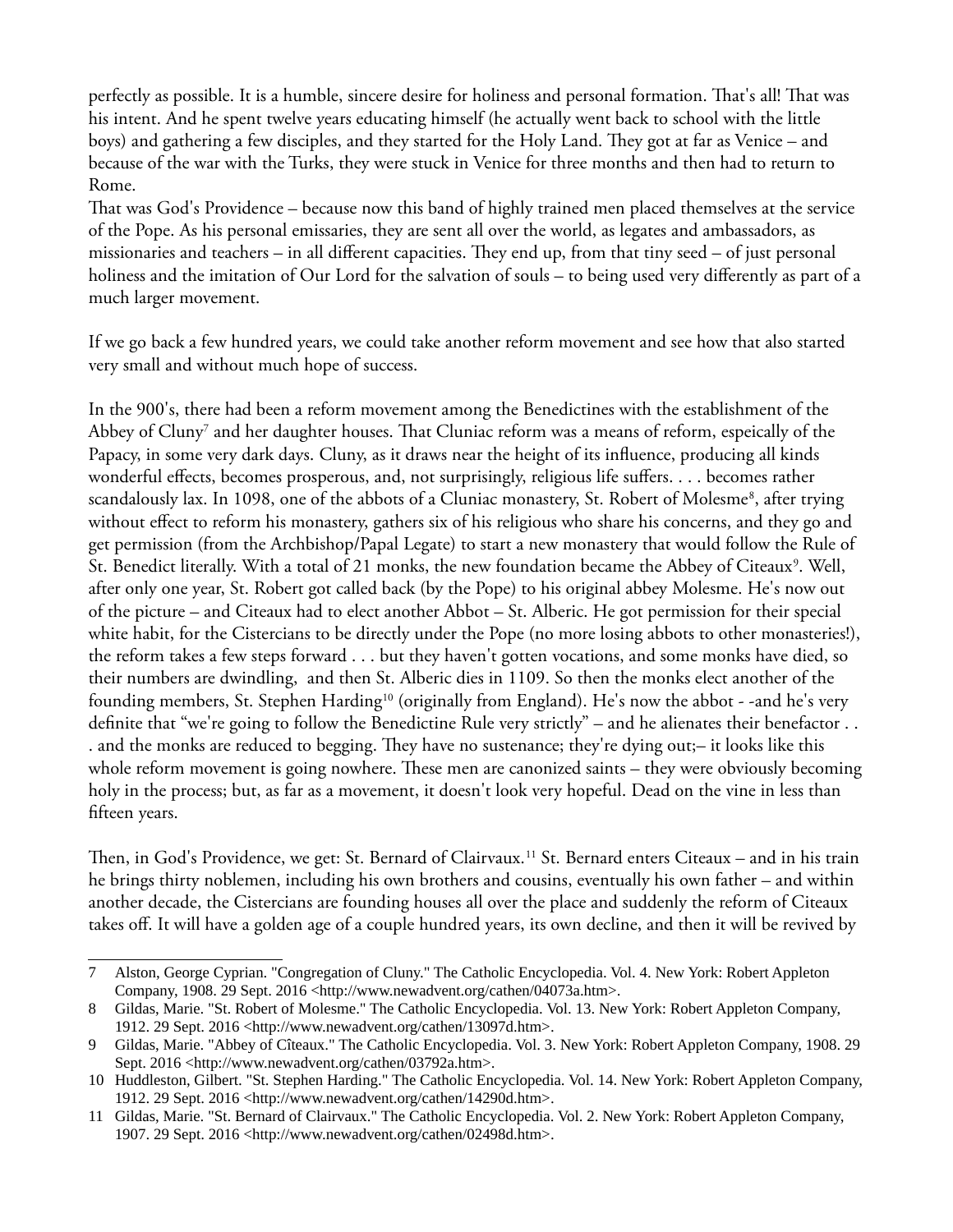the Trappists in the 1800's.

But, they started small, they were not looking to provide a whole big solution for the world, but they said "What do we need to do to live our vocation and become holy?" They do it, it doesn't look like it is working very well, and it ends up that God is going to use it. It is easy, historically, to look at the golden age of Cistercian reform and ignore the very difficult beginning – except for the drama of St. Bernard and his thirty companions. Once the movement is large – then it gets a label.

Why is it that the Church needs reform, anyway? We can see that she does – but why? Isn't she a divine institution? God doesn't change or need reform. Isn't she the Mystical Body of Christ<sup>[12](#page-5-0)</sup> – His Pure Bride?

To answer that, we need to ask another question.

What is reform, actually? We've taking it for granted that we all know what it is, but let's look at it more closely.

The dictionary tells us that the word means to "make changes in something in order to improve it." But, when we go to the etymology, we see that in Middle English it meant to "restore" and "to bring back to the original condition", based on the Latin reformare (back + to shape).

In Cosmology we learn about hylomorphism, a big fancy term meaning that everything material is made up of matter and form. Form is what makes a thing what it is – gives it its nature –, while matter gives it substance. In human beings, our form is the immortal soul. (Brother Francis covers this in much more detail – and much more eloquently! – in many of the Cosmology lectures – you might want to go back and re-read the book<sup>[13](#page-5-1)</sup> and listen to the talks!)

The human body is made up of many cells, which must be constantly nourished, replenished. Renewing – You know that the cells of the bones in your body are replaced entirely every seven years (the various tissues have different rates of replenishment<sup>[14](#page-5-2)</sup>), but it is not a different you every seven years because you have a "new" skeletal system. What is it that provides the continuity? It is your soul. It is the soul that make you you and keeps you being you no matter what physical changes occur. So, the human body is made up of lots of matter – from diferent sources – and it becomes you in all these little cells, and every cell is stamped with your own personal DNA, it is informed by your soul --- and stays you, no matter how many times that is revitalized. Does that make sense?

In the Church, we also have a body, a Mystical Body, made up of multiple parts made into one whole by its Soul. What is the soul of the Church? The Holy Ghost.<sup>[15](#page-5-3)</sup>

<span id="page-5-0"></span><sup>12</sup> Joyce, George. "Mystical Body of the Church." The Catholic Encyclopedia. Vol. 10. New York: Robert Appleton Company, 1911. 29 Sept. 2016 <http://www.newadvent.org/cathen/10663a.htm>.

<span id="page-5-1"></span><sup>13</sup> Maluf, Brother Francis, M.I.C.M. Cosmology. Vol. III. Richmond: Slaves of the Immaculate Heart of Mary, n.d. Print. Philosophia Perennis.

<span id="page-5-2"></span><sup>14</sup> Pelletier, Tom. "Do We Replace Our Cells Every 7 or 10 Years?" Ask a Naturalist.com. N.p., 2013. Web. 29 Sept. 2016. <http://askanaturalist.com/do-we-replace-our-cells-every-7-or-10-years/>

<span id="page-5-3"></span><sup>15</sup> Pius XII. Mystici Corporis Christi. 1943. Libreria Editrice Vaticana. Web. <http://w2.vatican.va/content/piusxii/en/encyclicals/documents/hf\_p-xii\_enc\_29061943\_mystici-corporis-christi.html>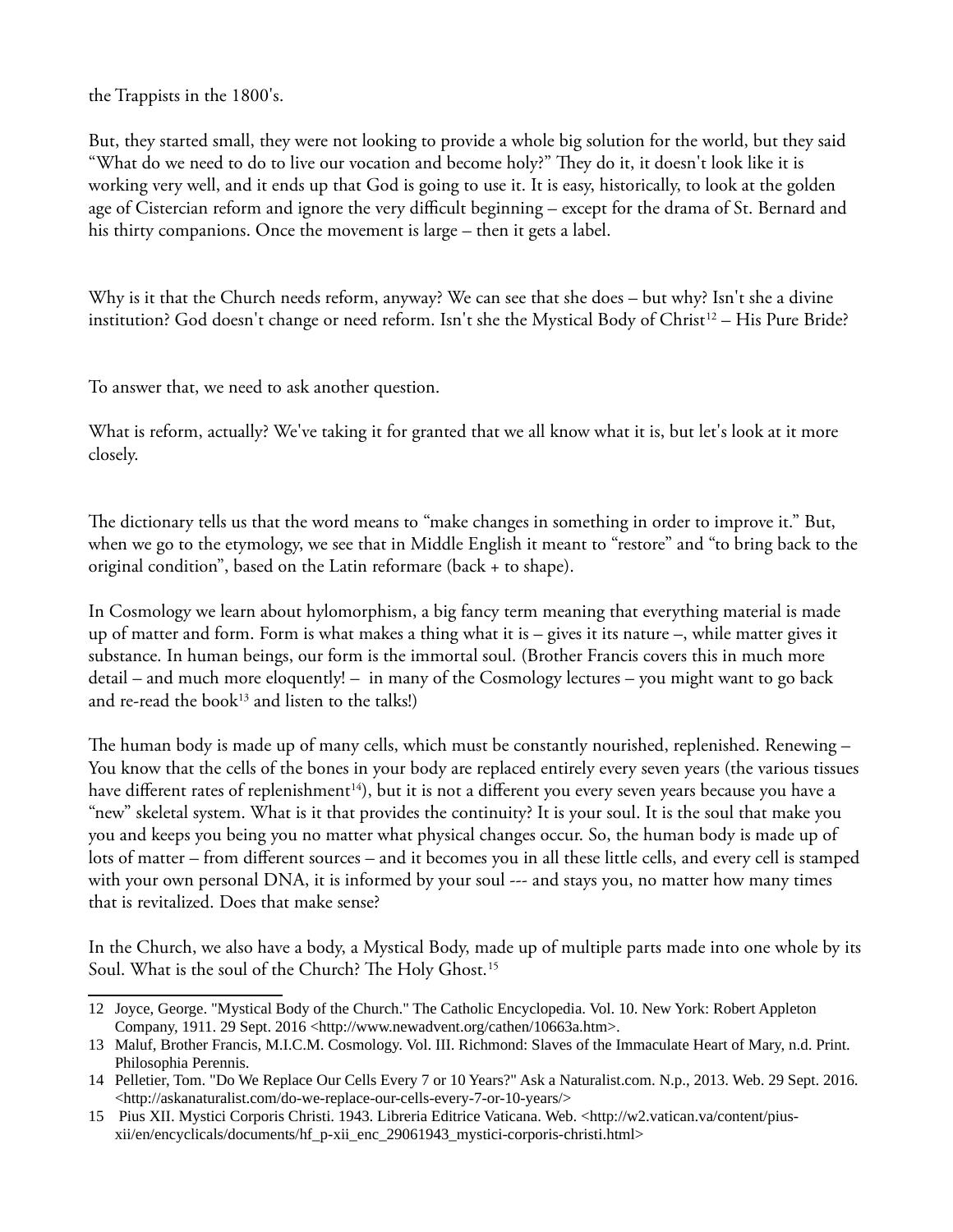The Holy Ghost provides life for this Mystical Body and  $-$  by means of the sacraments  $-$  incorporates these individual members into Christ and makes them one whole. Baptism stamps us with a spiritual DNA – and then, spiritually, by means of grace – and especially through Holy Communion, each cell – each member – of the Mystical Body has to be constantly fed – nourished – revitalized – replenished.

Unlike in a physical body, a cell of the Mystical Body doesn't actually get replaced on a specifc schedule. As long as you are in a state of grace you are a member of the Mystical Body – even in Purgatory and Heaven.

However, the Holy Ghost is forming the Mystical Body – whose Head is Our Lord – with fallen human natures. And this answers our earlier question: Why does the Church need to be reformed?

Anytime you are dealing with living, changing, fallen human beings, the process of formation will continue until we die (well, actually, through Purgatory, technically). We are born anew in Baptism, but we must be formed and reformed during our whole lives in order to conform ourselves to Christ. We are all subject to change, and the Holy Ghost is very patient in working with our changeable natures so that we are drawn to the Blessed Trinity by our own free will corresponding with grace. The Mystical Body was born out of the pierced side of Our Lord on Calvary<sup>[16](#page-6-0)</sup> and made visible to the world on Pentecost<sup>[17](#page-6-1)</sup>.

The institution is divine, but we must be formed and reformed to match the original pattern.

So – you have the Mystical Body formed by the Holy Ghost, and you have a physical body formed by your soul. I'm going to continue this analogy.

Now, a healthy cell contributes to the health of the whole body. So, a healthy member of the Mystical Body contributes to the health of the whole Mystical Body. What would be a healthy cell in the Mystical Body? A saint! Right? Someone who is holy – someone fulflling his potential – being what he should be . . . is being vivifed by grace . . . and therefore is a healthy cell. Sanctity among the members of the Mystical Body contributes to the health – the sanctity – of the whole. The more saints there are in the Church, the healthier the Mystical Body is.

To become a saint requires a constant process of reformation. As in the body the cells have to be constantly revitalized, therefore the individual must constantly be being reformed. So, every saint is a reformer – at least of themselves.

Now, the saints start with themselves; but, as they grow in sanctity and therefore in love of God and desire for His glory and His honor and an appreciation for all that He does for us in creating and sustaining and redeeming and sanctifying us – so that no matter what we do for Him, it is the smallest, little return . . . We're giving back to Him what He's given to us – it is minuscule – we're all unprofitable servants.<sup>[18](#page-6-2)</sup> And the more the saints realize this, the more they're drawn to get other souls – for God's glory and their

<span id="page-6-0"></span><sup>16</sup> St. Augustine; Exposition on Psalm 127; Translated by J.E. Tweed. From Nicene and Post-Nicene Fathers, First Series, Vol. 8. Edited by Philip Schaff. (Buffalo, NY: Christian Literature Publishing Co., 1888.) Revised and edited for New Advent by Kevin Knight. <http://www.newadvent.org/fathers/1801127.htm>

<span id="page-6-1"></span><sup>17</sup> Jarvis, Matthew, O.P. Pentecost - Visible and Invisible. Sunday, May 27, 2012 <http://english.op.org/godzdogz/pentecost-visible-and-invisible>

<span id="page-6-2"></span><sup>18</sup> Faber, Fredrick William, D.D. The Creator and the Creature or The Wonders of Divine Love. 1857. <https://books.google.com/books?id=NJ0sW3aEWN0C&dq=creator+and+creature&source=gbs\_navlinks\_s>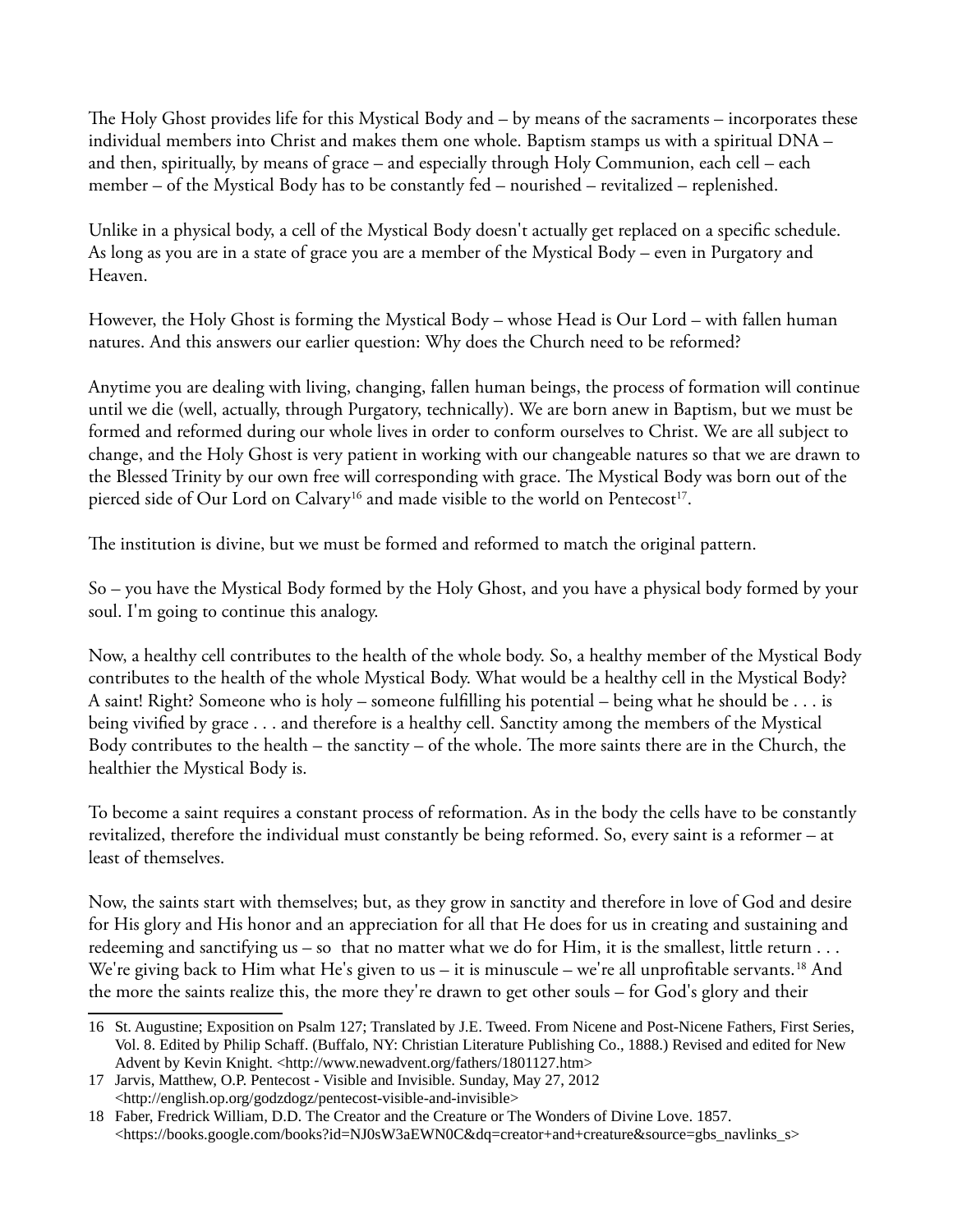salvation – to form the Mystical Body by adding more and more members.

## For example:

Only a couple hundred years ago – so we're not in the official Catholic Counter-Reformation period – we're after it – in Belgium (Flanders), there is a tall (for his people), very strong, handsome young man who is inspired to become a religious in a fairly new order<sup>[19](#page-7-0)</sup> by his older brother. This young man becomes a lay brother, and he is growing in holiness and zeal – and his priestly brother, who was supposed to go off to the missions, became very ill. So, our young, strong, Brother is inspired to ofer himself as in his brother's place. In God's Providence, all the plans are changed. The offer is accepted by the superiors. The younger Brother is sent half a world away, he is ordained a priest<sup>[20](#page-7-1)</sup>, beginning his missionary work<sup>[21](#page-7-2)</sup>, and ends up ofering himself – for the formation of the Mystical Body – as the permanent priest on the island of Molokai<sup>[22](#page-7-3)</sup>. This is St. Damien de Veuster – St. Damien of Molokai<sup>[23](#page-7-4)</sup>.

He goes, has to win the trust of the natives in order to get them away from their idolatry and their superstitions and be able to form them as living members of the Mystical Body – to baptize them and give them the other Sacraments – and to help them carry their crosses in their formation as living cells – to carry the especially heavy burden of the special disease that has made forced these Hawaiians onto Molokai. And, like so many saints, in St. Damien's concern for the Mystical Body, the care of his physical body becomes secondary or non-existent. And so, he sacrifces his physical health and contracts leprosy himself, and dies of it at the age of 49. He became a martyr of charity.<sup>[24](#page-7-5)</sup>

So, every saint is a reformer – of himself and then of others in the Mystical Body.

(The extent to which this is true will only be known in eternity. How many souls are dependent upon  $us^{25} \dots$  $us^{25} \dots$  $us^{25} \dots$  We can have no idea in this life.)

Now, I said that healthy cells<sup>[26](#page-7-7)</sup> contribute to the health of the whole body. But, healthy cells also prevent disease. It's not just that healthy cells make the body healthier – but healthy cells can actually stop the body from getting sick. We are constantly exposed to deadly bacteria and viruses – but most of the time we are just fne – immune. It is only when there is an imbalance, at the cellular level, that infection occurs or disease takes hold<sup>[27](#page-7-8)</sup>. (Yes, I know I'm in danger over-simplifying a complicated process<sup>[28](#page-7-9)</sup>; but, a metaphor

<span id="page-7-0"></span><sup>19</sup> Congregation of the Sacred Hearts of Jesus and Mary, see [<http://www.sscc.org/wp/main/?page\\_id=22179>](http://www.sscc.org/wp/main/?page_id=22179) and [<http://www.sacred-hearts.net/about-us>](http://www.sacred-hearts.net/about-us) (terribly modern, now)

<span id="page-7-1"></span><sup>20</sup> 1864

<span id="page-7-2"></span><sup>21</sup> 8 years of missionary labors

<span id="page-7-3"></span><sup>22</sup> 1873, at the age of 33

<span id="page-7-4"></span><sup>23</sup> Jourdan, Vital, SS.CC. (translated by Rev. Francis Larkin, SS.CC., and Charles Davenport). The Heart of Father Damien – 1840-1889. New York: 1957/1960.

<span id="page-7-5"></span><sup>24</sup> St. Marianne Cope promised that none of her sisters would contract the disease (and non of them ever did – and they worked with the lepers until just a few decades ago). For a brief summary of her work: [<https://www.franciscanmedia.org/saint-marianne-cope/>](https://www.franciscanmedia.org/saint-marianne-cope/) or [<http://www.stjoestpat.org/st-marianne-cope.html>](http://www.stjoestpat.org/st-marianne-cope.html) See also [<http://www.hawaiihighways.com/photos-Kalawao.htm>](http://www.hawaiihighways.com/photos-Kalawao.htm) for a picture of the inscription on St. Damien's tombstone on Molokai.

<span id="page-7-6"></span><sup>25</sup> Cruchaga, Alberto Hurtado, S.J. A meditation for priests involved in Catholic Action. 1941. <http://www.padrehurtado.com/traducciones/02%20textos\_ingles/texto35.htm>

<span id="page-7-7"></span><sup>26</sup> The Biology Project – Cell Biology <http://www.biology.arizona.edu/cell\_bio/cell\_bio.html>

<span id="page-7-8"></span><sup>27</sup> How does the skin prevent disease? <http://www.livestrong.com/article/128329-skin-prevent-disease/>

<span id="page-7-9"></span><sup>28</sup> Human Defense Against Infection <http://academic.pgcc.edu/~kroberts/web/recit/rec11.htm>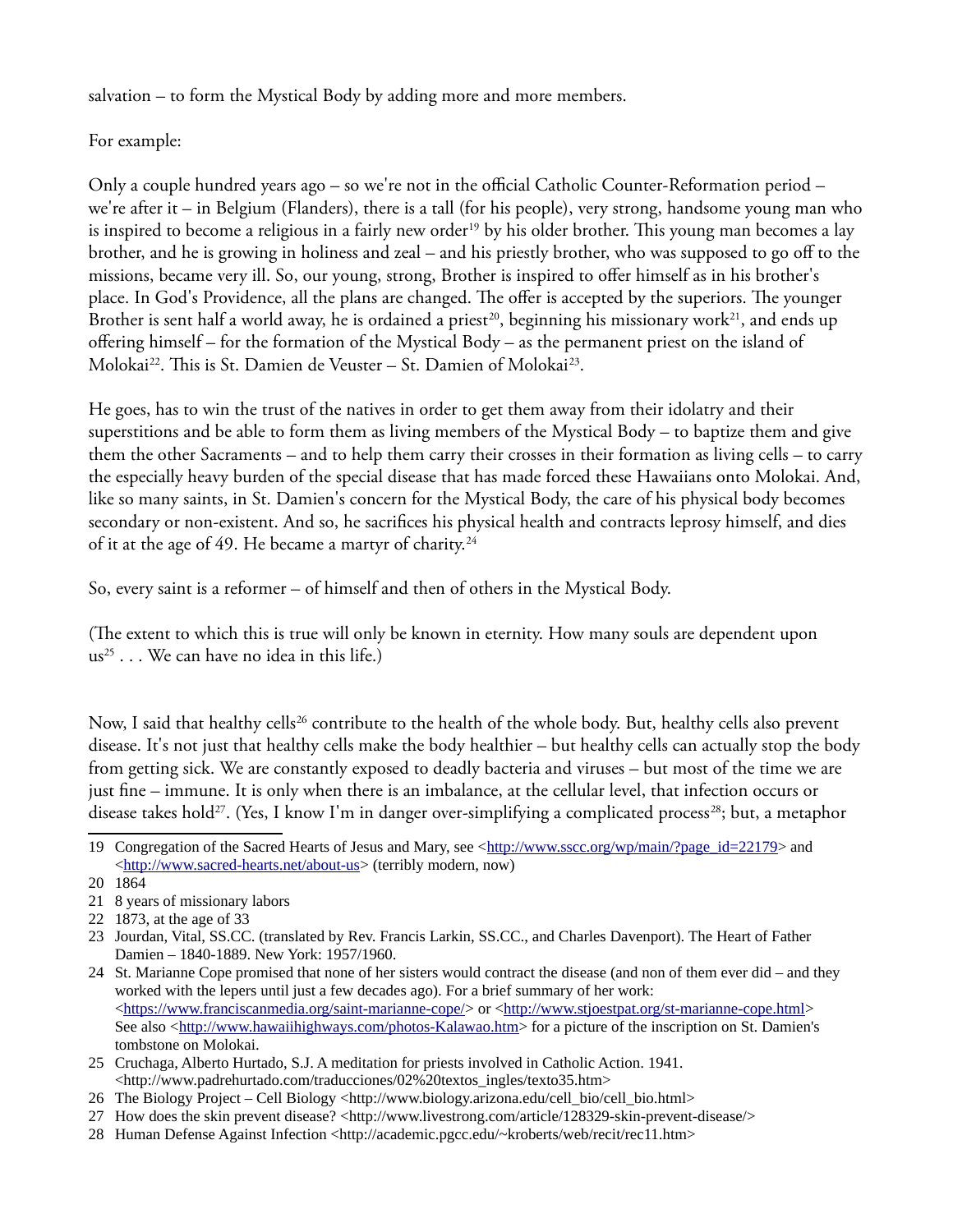can only be pushed so far before it limps. I don't want to make this too complicated. So, please just take it at face value. Basically, if the cell is healthy, it is its own defense.)

Let's use the example of the disease that Father Damien was working with – that he died of himself: leprosy, also called Hanson's Disease<sup>[29](#page-8-0)</sup>. This diseases is caused by a bacteria, a very long-living bacteria, related to the one that causes TB. However, this bacteria attacks the nerve endings, creating patches of skin with no feeling. When this occurs on the extremities, the lack of feeling leads to secondary infections and injuries. 95% of individuals are naturally immune (they have healthy cells!). The bacteria, if they are exposed to it, has no efect. In recent decades, there has been a big push to eradicate leprosy, but there are still several hundred thousand new cases every year (especially in India and Brazil). There are medications that can kill the bacteria within a matter of days – and then the secondary efects of the disease can be dealt with. In third world countries, with the added factors of poor nutrition and bad sanitation, the efects can be very dramatic.

Closer to home: Leprosy was in the headlines <sup>[30](#page-8-1)</sup>over the last couple of weeks because of a situation in California where a child (or more than one) was diagnosed with Hanson's disease, but having been on medication, was not contagious and of no danger to the other children, but parents panicked and started keeping their children home from school. Tis made the news for a couple weeks. In the United States, there fewer than 200 new cases a year, but something like 5000 people are getting treatment for the efects.

But, the interesting thing, at least to me, is how this disease works. Tis bacteria works its way into the bloodstream. You end up getting cuts, banged, broken, you get open ulceration, badly healed bone, weakened muscles . . . and it is these secondary efects that in rare cases leads to the massive deformation that most people associate with leprosy. Hanson's disease, as it becomes rarer and rarer, when doctors do see it, it is getting mistaken for various other skin ailments and diseases. Leprosy just isn't on their radar.

Heresy, in the Mystical Body, is a disease. Unlike exterior attacks, heresy gets inside the Body. And some heresies deaden our sensibilities (kill nerves) and then create other problems so that you're looking at symptoms – and, like the doctors today with leprosy, not everyone recognizes what disease is underlying it – what the true cause is. (We'll come back to this point.)

With the physical body, when it gets deformed, you can do some re-constructive surgery, you can break up scar tissue, maintain fexibility, you can build prosthetics or various tools to help overcome the handicap – but you can't make a new body. That has to wait for the final Resurrection.

The nice thing about the Mystical Body is that it is spiritual – there is no permanent deformation. If members spiritually die and sever themselves from the Church, the Church Herself is still whole. You aren't dealing with a permanent disfiguration because of heresy and schism. That's an encouraging thing!

But, the thing is, remember what I said about healthy cells. Speaking simply, disease cannot penetrate a truly healthy cell. If a cell is working properly, it has all the nutrients it needs, all its systems are working properly – and in harmony with the rest of the body, disease will have no efect. We are exposed to hundreds upon hundreds of germs – viral and bacterial microbes – every single day without, generally, any ill efect. Our body is equipped to deal with them and render them inefective – if we're in a good state of

<span id="page-8-0"></span><sup>29</sup> Scollard, David, M. and Thoms P. Gillis, Editors. Internation Textbook of Leprosy. <http://www.internationaltextbookofleprosy.org/>

<span id="page-8-1"></span><sup>30</sup> http://abcnews.go.com/Health/officials-investigate-leprosy-case-california/story?id=42306390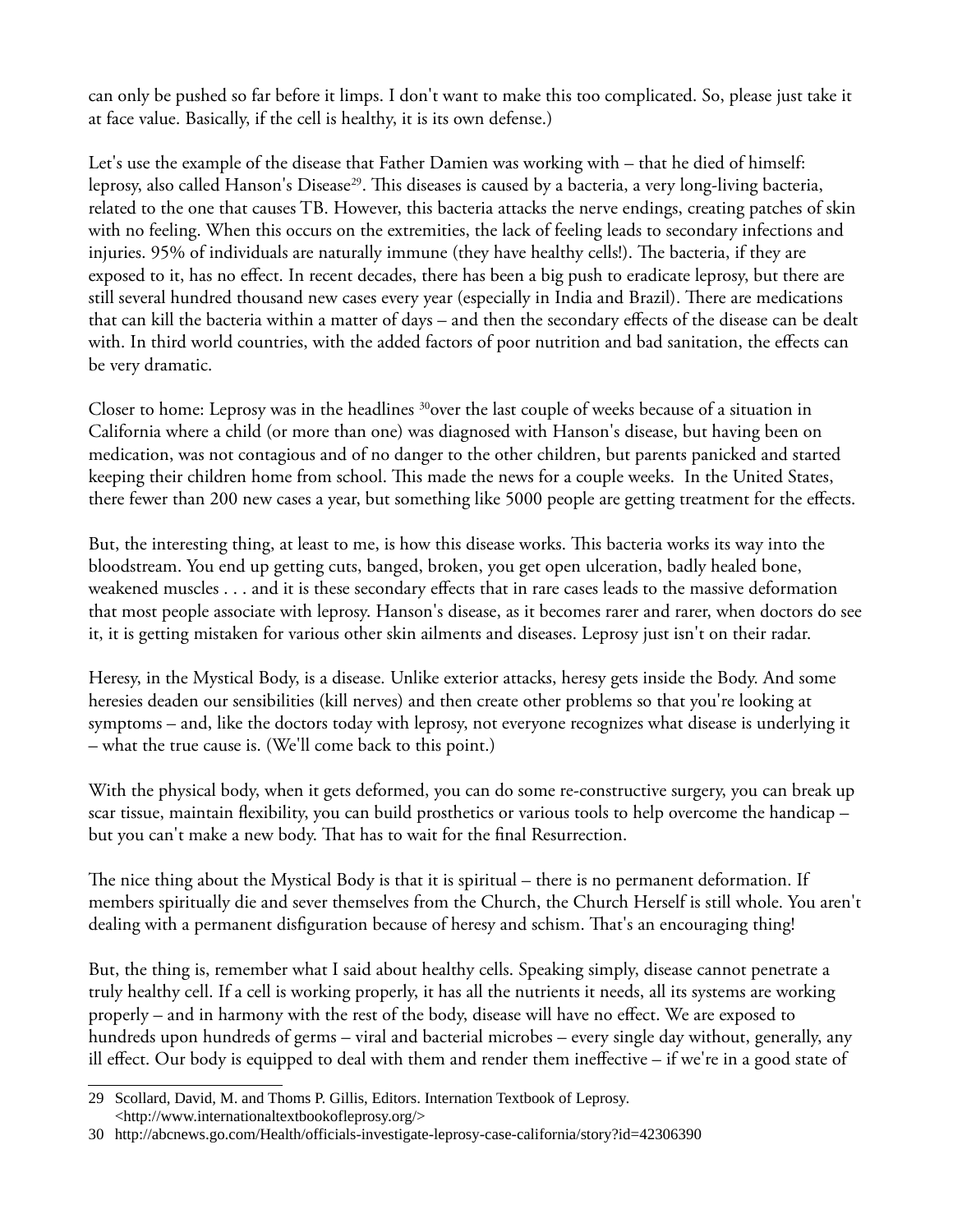health. It is when something is weakened, when we get run down, that we "catch" the bug. This happens on a cellular level . . .

A healthy cell, wherever it may be in the body, can become the frst line of defense depending on where the virus or the bacteria or whatever makes contact. Does the virus bounce of the cell wall or does it penetrate and infect? One cell at a time . . . So, if cells are healthy, a disease cannot spread. If the members of the Mystical Body are healthy and holy, heresy cannot spread.

And, like leprosy, the heresy of our time, deadens nerves and creates other problems that can mask themselves as diferent issues, leading people to address the symptoms without recognizing the cause.

How many of you have read *The Loyolas and the Cabots*<sup>[31](#page-9-0)</sup>? Or *After the Boston Heresy Case*<sup>[32](#page-9-1)</sup>? Either one?

St. Benedict Center was – as most of you know – founded as a simple student center on Harvard Square . . . intended to be a little outpost of the Catholic Faith in the deserts of Ivy League secularism. It started very small – just two lay men and one lady – with a library where Catholic students could fnd support in their Faith and anyone could find answers to what the Church taught. They had the blessing of the Cardinal, who gave them the injunction to teach the Faith without compromise.

By simple presence, just being there, eventually, Saint Benedict Center started to grow, little by little. With the presence of Father Feeney, the Center began to be popular. And, as the students and teachers at the Center continued to form themselves according to the mind of the Church – as they were growing in holiness (what every Catholic should be doing) – they became instruments for the formation and reformation of others. They were getting converts.

By holding, living, and teaching the Faith without compromise, the Center became an instrument of reform.

. . . And then battle lines began to be drawn.

Just as healthy cells reject disease – and make it visible – so the sickness of our time became manifest.

If you look at a slide of a biopsy under a microscope, diseased cells are easily recognized when compared with healthy cells. If all the cells are malformed, it is hard to pinpoint the problem, but if you have healthy cells and then one or more diseased cells, it is easy to spot the problem. This is what happened at the Center. You had very healthy members of the Mystical Body (forming themselves by prayer, work, and study), and all of the sudden, there started to be clashes. Disease was bouncing of strong cells! Here's the healthy cell – this thing doesn't belong!

Just like the early Cistercians or the early Jesuits, the Center started as a small little work with the goal of personal sanctity and strengthening the faith of those around them.

Just as healthy cells reject disease – and make it visible – the sickness of our time became manifest.

<span id="page-9-0"></span><sup>31</sup> Clarke, Catherine Goddard. *The Loyolas and the Cabots, the Story of the Boston Heresy Case*. Boston: Ravengate, 1950. Print. <http://catholicism.org/book-loyolas-and-the-cabots.html>

<span id="page-9-1"></span><sup>32</sup> Potter, Gary. After the Boston Heresy Case. Richmond: Loreto Publications, 1995/2011. Print.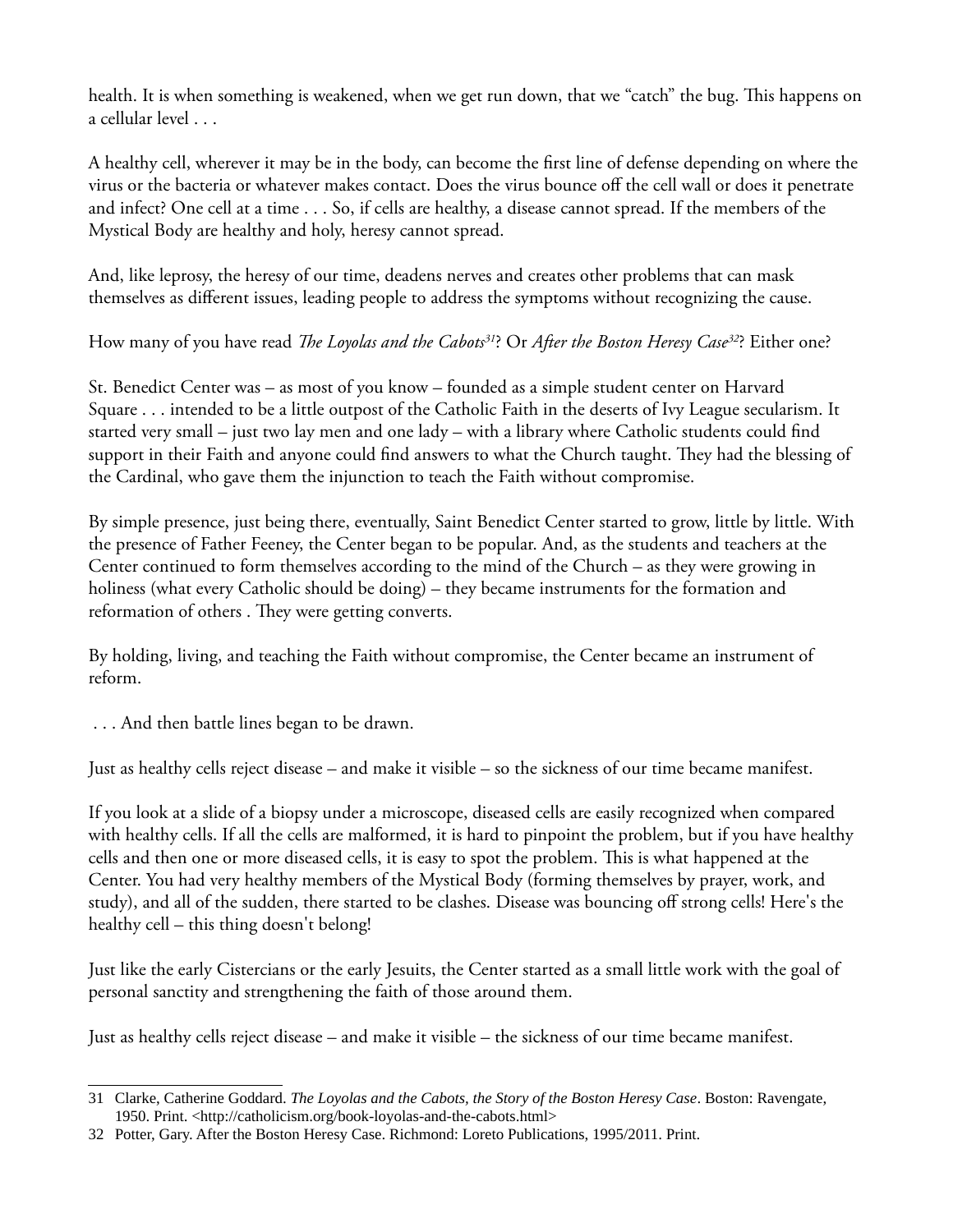What was the sickness of our time? What was the heresy? When they fnally put their fnger on it, it was the denial of the dogma, *Extra Ecclesiam Nulla Salus*. The denial of the necessity of the Church for salvation was (and is) the underlying denial of the problems of our time.

Now, in the late 40's, it didn't look like there were a lot of problems. But, the healthier the members got, the more clearly the lines were drawn for them. And, so, while there was no popular reform movement at the time (remember? "intense zeal on the part of many"), having identifed the disease, Father Feeney could see where we were going. Then we had Vatican II, *where Modernist terminology is planted like time bombs*, the Novus Ordo . . . and movements start rising to save the Mass . . . and then to defend life – the pro-life movement . . and you have all these diferent movements – so that now there are quite a lot of diferent works of reform in whatever area you look. And that popularity for reform is growing. (draw curve on the board)

(I don't know if we've got to the "intense zeal on the part of many" yet, but we're heading in that direction.<sup>[33](#page-10-0)</sup>)

You've may have seen some of the many Open Letters to Pope Francis. A particularly good one was the Plea to the Pope (a video) where leading pro-life advocates are asking Pope Francis to clarify doctrinal issues (with regard to life and the family) $34$  because it needs clarifying.

BUT, all these issues in the Church and society, are just symptoms – like in leprosy: the ulcers, the broken and badly healed limbs, the deformation, are all symptoms of a bacteria in the blood attacking the nerves. The denial of the dogma Extra Ecclesiam Nulla Salus was identified by the Center way back here, and its denial is underlying all the problems that diferent organizations are trying to address – and all the work that is going on now.

So, in order to have a true age of reform in our time, this dogma has to be taught and defended. The medicine must be applied to the disease – not just the symptoms. In leprosy, the bacteria has to be killed; then symptoms can be alleviated. In the Church, this dogma must be taught, and then the other issues can be addressed. And, it has to be taught from the top down (by the Pope and the hierarchy).

Brother Francis used to say that when our Crusade is won, it is unlikely that the Center will be remembered by many as having anything to do with it. We're the little people over here.<sup>[35](#page-10-2)</sup>

Someday, Father Feeney's name will be vindicated (it is so tied to the Dogma that it has to be), but whether everyone connects it with the whole big picture or not is entirely beside the point.

The point is that the Faith has to be taught. It has to be taught whole and entire and without compromise – or the disease is just going to continue to spread.

<span id="page-10-0"></span><sup>33</sup> Groeschel, Fr. Benedict, C.F.R. "Reform in the Church and in Society." Catholic Education Resource Center. N.p., 1990. Web. 29 Sept. 2016. <http://www.catholiceducation.org/en/religion-and-philosophy/apologetics/reform-in-thechurch-and-in-society.html>

<span id="page-10-1"></span><sup>34</sup> Life Site News. Plea to the Pope. YouTube. 13 July 2016. <https://www.youtube.com/watch?v=nQpJqmbYPXg>

<span id="page-10-2"></span><sup>35</sup> "But the power of Mary over all the devils will especially break out in the latter times, when Satan will lay his snares against her heel; that is to say, her humble slaves and her poor children, whom she will raise up to make war against him. They shall be little and poor in the world's esteem, and abased before all, like the heel, trodden underfoot and persecuted as the heel is by the other members of the body. But in return for this, they shall be rich in the grace of God, which Mary shall distribute to them abundantly." St. Louis Marie de Montfort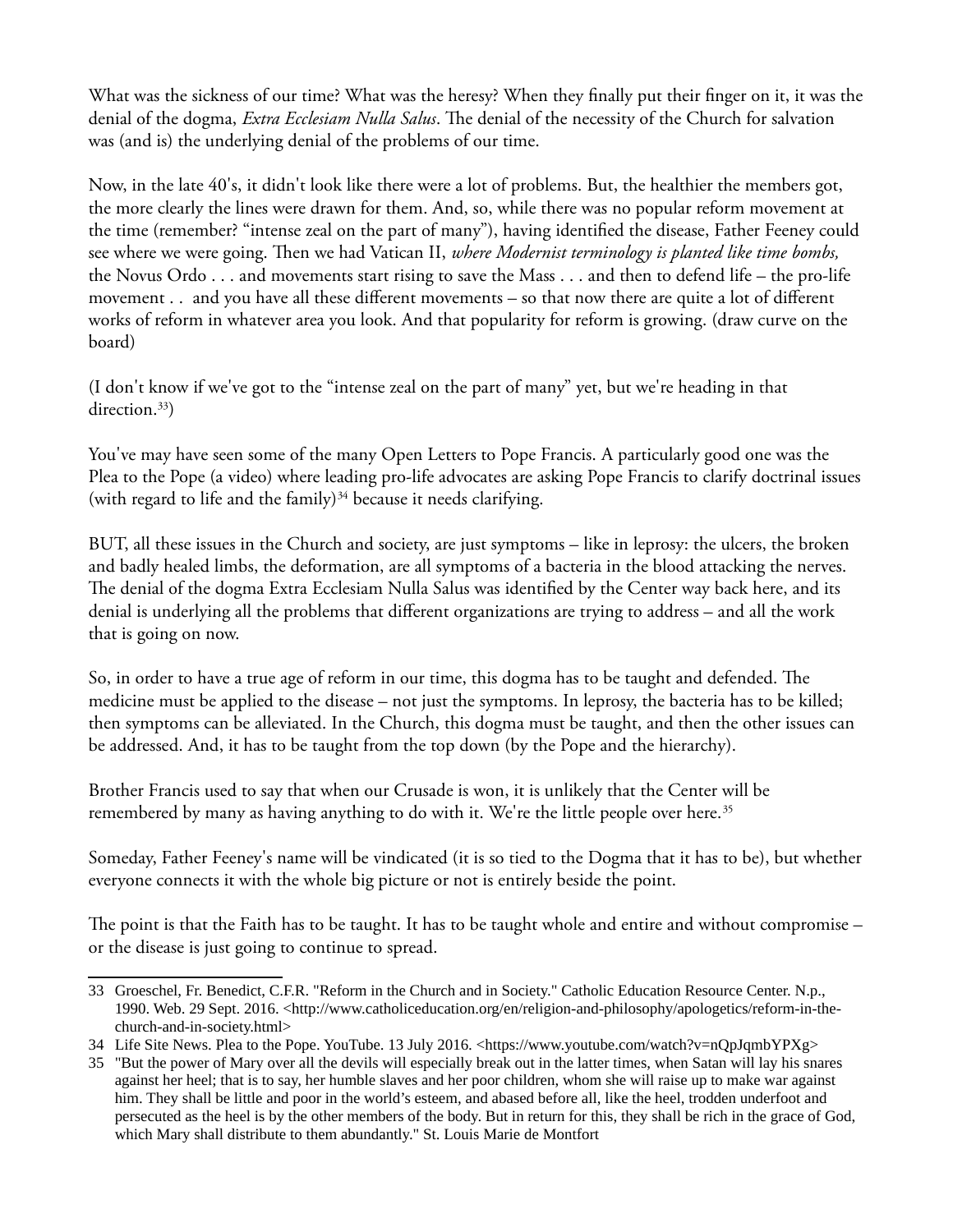Now, when we look around, we see problems everywhere: in the Church, in society, in the family, in the priesthood . . . We can see problems everywhere! And, we say, "Yes, there is a need for reform – but what can I do about it?

And we go back to the question: What did the Catholic reformers do, what did the efective Catholic reformers do? What did they do first? They focused on . . . themselves. They focused on themselves.<sup>[36](#page-11-0)</sup> And by focusing on themselves, they could then afect those around them, and they could have a growing influence because they themselves were becoming holy.<sup>[37](#page-11-1)</sup>

In the body, a healthy cell can help to fght the disease around it. We know that the solution for the problems of our time has to come from the Pope and the hierarchy. We know what the solution is; but, it isn't something that we can do ourselves. We have to become holy ourselves, hold one to the Truth, and keep teaching it, and keep being that thorn in the side of the hierarchy until they do what's right.

We need to be healthy members ourselves. Because, becoming lax, becoming dead—or at least nerve dead, is not going to help anything. So, we have to be doing our part, hold fast, in order for the whole Body to be reformed *by those who can do it.*

But what efect does one tiny cell have? It is very easy to get discouraged or uninspired.

Do I really matter that much? I? Do I really matter that much? What I do today – whether I do my daily duty or not -- Does it really affect the big picture? It does $^{38} \cdots$  $^{38} \cdots$  $^{38} \cdots$ 

All it takes for disease to get established is for one weakened cell to get infected. Infection spreads cell by cell. Two years ago, when, unbeknownst to me, the melanoma was spreading from my hand, if the cells in my arm hadn't been, for the most part, healthy so that the cancer was stopped, isolated, and made visible in a tumor – that melanoma could have spread through my whole body, and we wouldn't have seen it until it was too late, and I would be dead. But I had healthy cells that were getting properly fed and could do their job.

And each one of us needs to one of those healthy cells – to work together under the infuence of the Holy Ghost – to be holy ourselves, to affect those around us, to be instruments in the reformation that needs to be occurring now.

How do we do that? We can go back to the three parts of our life: prayer, work, and study. Our prayer is the most important part of our life because we're supposed to be growing in holiness – that's the reason we are here (it is easy to lose sight of that, but that is precisely why we need prayer, talking and listening to

- <span id="page-11-2"></span>38 For want of a nail the shoe was lost.
	- For want of a shoe the horse was lost.
	- For want of a horse the rider was lost.
	- For want of a rider the message was lost.
	- For want of a message the battle was lost. For want of a battle the kingdom was lost.

Old Proverb (see references <https://en.wikipedia.org/wiki/For\_Want\_of\_a\_Nail>)

<span id="page-11-0"></span><sup>36</sup> Well, actually, they focused on God. Too much introspection can cause other problems!

<span id="page-11-1"></span><sup>37</sup> Chautard, Dom Jean-Baptiste, O.C.S.O. The Soul of the Apostolate. Trappist, KY: Abbey of Gethsemani, 1946. Print.

And all for the want of a horseshoe nail.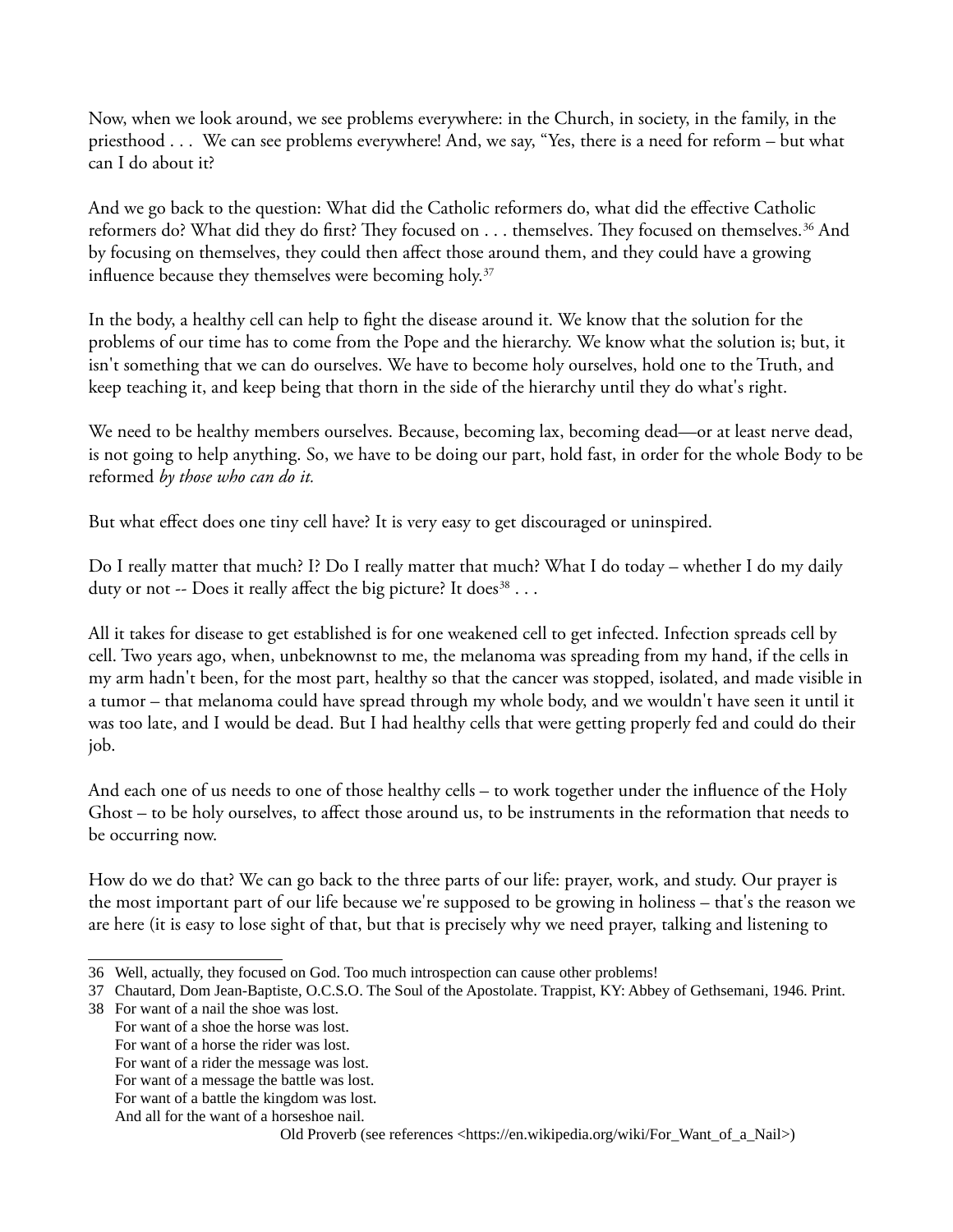God: to remember our purpose, keep our focus, and grow in love). Study is to inform our prayer. If we don't know God, we don't love Him – and, if you don't keep growing in knowledge of Him and His economy and the way everything works, it is hard for your prayer to keep growing. So, study informs the prayer, prayer enlivens the work -- and, if all the parts are kept in balance, you have a healthy cell of the Mystical Body.

Prayer: Are we making our morning offering? Saying our night prayers? Saying the Angelus? Our Daily Rosary? <sup>[39](#page-12-0)</sup>Making a little meditation?<sup>[40](#page-12-1)</sup> Going to Mass as often as possible, but never missing Sundays and Holy Days?

Study: Do we have some course of studies that we are following? Some books that you are reading? You know that we have the Saint Augustine Institute<sup>[41](#page-12-2)</sup>, with some of it on-line now . . . You don't have to do that, but it is there as a help if you need assistance. So, what are you doing for study? What are *you* doing to increase your knowledge so that your *prayer* is growing?

Work: We have duties that belong to our state in life (even if that state in life is only a transitional one), duties that we should be fulflling. How are we doing them? How are we doing them? Are we making an effort to be joyful, generous, genuine, courageous, loyal, strong, and confident?<sup>[42](#page-12-3)</sup> Making an effort to have our work, our manner, our appearance . . . refect God's life in our soul?

If we are honest with ourselves, every one of us has something that we know is holding us back from making the next step, something that we should change to make some growth.

We like big parts and dramatic results. Which reminds me of Naaman the Syrian. (4 Kings, Chapter 5) Naaman was a general of the king of Syria. Holy Scripture says that he was a ver honorable man. But, he was a leper. His wife had a little servant girl, who was an Israelite, and she told her mistress (who relayed it to Naaman) that she wished he had been in Israel because there was a prophet there who would have cleansed him of his leprosy. So, Naaman makes the journey south into Israel. He has a special letter from the king of Syria to the king of Israel, and eventually, he gets directed to Eliseus (the disciple of Elias). Eliseus sends word to Naaman by a messenger that he should go wash seven times in the river Jordan and his leprosy would be cleansed. And, the general gets indignant. He thought the prophet would come in person, dramatically invoke the name of the Lord his God, put his hand on the place of the leprosy and heal him. And, what is so great about the Jordan anyway? Aren't the rivers of Damascus better? And he turned to leave. But his servants said to him, "Father, if the prophet had bid thee do some great thing, surely thou shouldst have done it: how much rather what he now hath said to thee: Wash, and thou shalt he clean?" So he went down, washed, and "his fesh was restored, like the fesh of a little child, and he was made clean." (There is an interesting sequel to the story, but you'll have to read it yourself.)

The Little Way of St. Therese helps us to combat the idea that bigger is better. Little actions done with love have much more value.<sup>[43](#page-12-4)</sup> We're like Naaman the Syrian: Tell us what big important thing you want us to

<span id="page-12-0"></span><sup>39</sup> St. Louis Marie de Montfort. The Secret of the Rosary. <http://www.catholictradition.org/Classics/secret-rosary.htm>

<span id="page-12-1"></span><sup>40</sup> See my 2015 Conference Talk, and also The Practice of the Presence of God <http://www.catholictreasury.info/books/presence\_of\_God/index.php>

<span id="page-12-2"></span><sup>41</sup> <http://saintaugustineinstitute.org/>

<span id="page-12-3"></span><sup>42</sup> These are the seven virtues of a Slave (from Brother Hugh, second Superior of the Slaves of the Immaculate Heart of Mary, d. July 11, 1979).

<span id="page-12-4"></span><sup>43</sup> <http://www.fatimacrusader.com/cr74/cr74pg06.asp>(Of course, there are St. Therese's autobiography, letters, and various biography, too.)